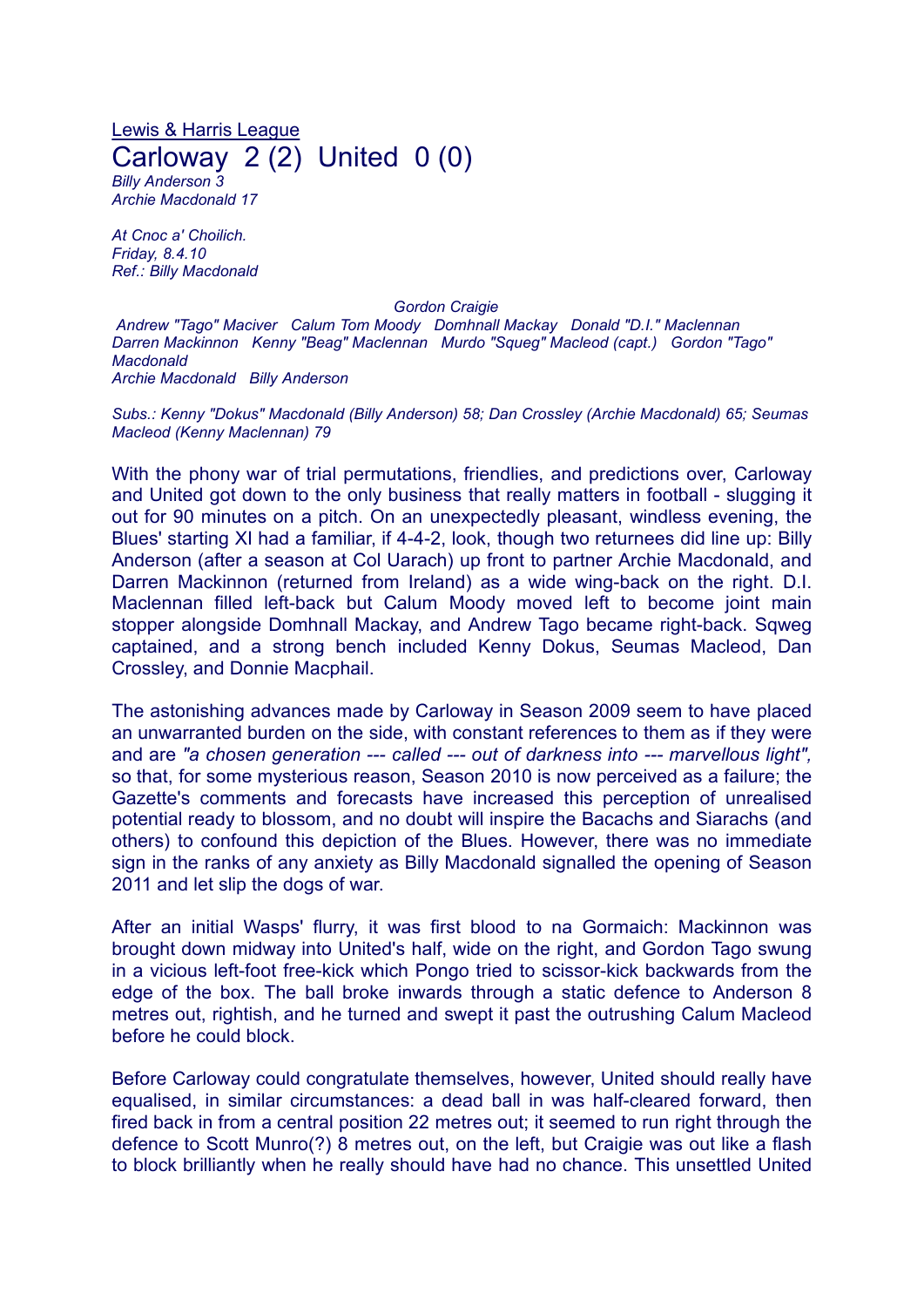and for a period the Blues were rampant: on 10 minutes a flowing move down the left from D.I. to Tago to Archie Macdonald, allowed the striker to nod on backwards and inwards for Billy Anderson to ghost in front of a defender to flick just over from 16 metres. Moments later, Calum Moody nodded a Tago corner from the right, just over from the 6-metre line; but two minutes later, it was 2: a glorious Mackinnon through ball, a la Michael Carrick, from deep in Carloway's half, on the right, just cleared the heads of the United stoppers, for the Uibhisteach to pip the keeper by a half-metre to it, nod past him, and convert, despite a desperate saving tackle from Sandy Morrison.

On the half-hour, United finally forced themselves back into the game, as Tom Lawrence (with Liam Coleman, probably their most effective first-half performers) beat two men beautifully on the right, cut in, and tried to place his shot just inside Craigie's right-hand post, but lacked power. Then, as Carloway pressed, a high ball out of defence on 43 minutes cleared the Carloway defence, but a lack of control on the run-in allowed the ball to spin forward and the ever-alert Craigie smothered it competently.

The second half was a much more even affair, with na Gormaich having more of the chances, but continually troubled by the pace and movement of what looked like a younger squad, which, thankfully for the Blues, seemed unable to create clear goalscoring opportunities. Mackinnon's speed off the mark, in turn, continued to expose United's left flank and the introduction of Dokus to replace Billy Anderson on the hour stretched the middle. Immediately a grafting Kenny Beag played Dokus through the middle but a superlative Macleod diving save, low to his right, thwarted him. Then on 71 minutes, Dokus slipped his marker on the left, advanced, and from 16 metres placed his shot round the keeper, but it struck Macleod's left-hand post, and was cleared.

Eventually United were to have a chance to salvage a result. Increasingly they were making headway down their left, and one such foray, 6 minutes later, left Jason Maclean clear on Craigie, 8 metres out centrally, but again Craigie capitalised on hesitancy, and made himself big to miraculously deny his work-mate. When Craigie saved at full stretch to his left, from 20 metres, a few minutes later, it was the Wasps' last real chance, though the Blues were to have a few.

On 81 minutes a crunching Pongo tackle on the halfway line allowed him to find a breaking Dokus escaping down the right. His run and sweeping cross cleared the defence to an inrushing Tago on the left, but his attempted Rooney-style left-foot overhead shot was too ambitious and flew past harmlessly. Maybe just as well; if he had connected, the ball would probably have gone though Cal - and the net! Next, the keeper blocked a low cross from the right, then reacted splendidly to drop on the rebound under pressure, before another Tago attempt was kicked away close to the line. In the last few minutes Calum Moody was to have another two attempts to head home Sqweg corners from the left, but the first, on 83 minutes, just cleared the bar, and deep in injury-time, the second slipped past the post.

Carloway edged a deserved victory, mainly on the strength of the opening half-hour performance, and a greater ability to create scoring opportunities throughout, due to good play from Darren Mackinnon, Gordon Tago, and the speed of Archie